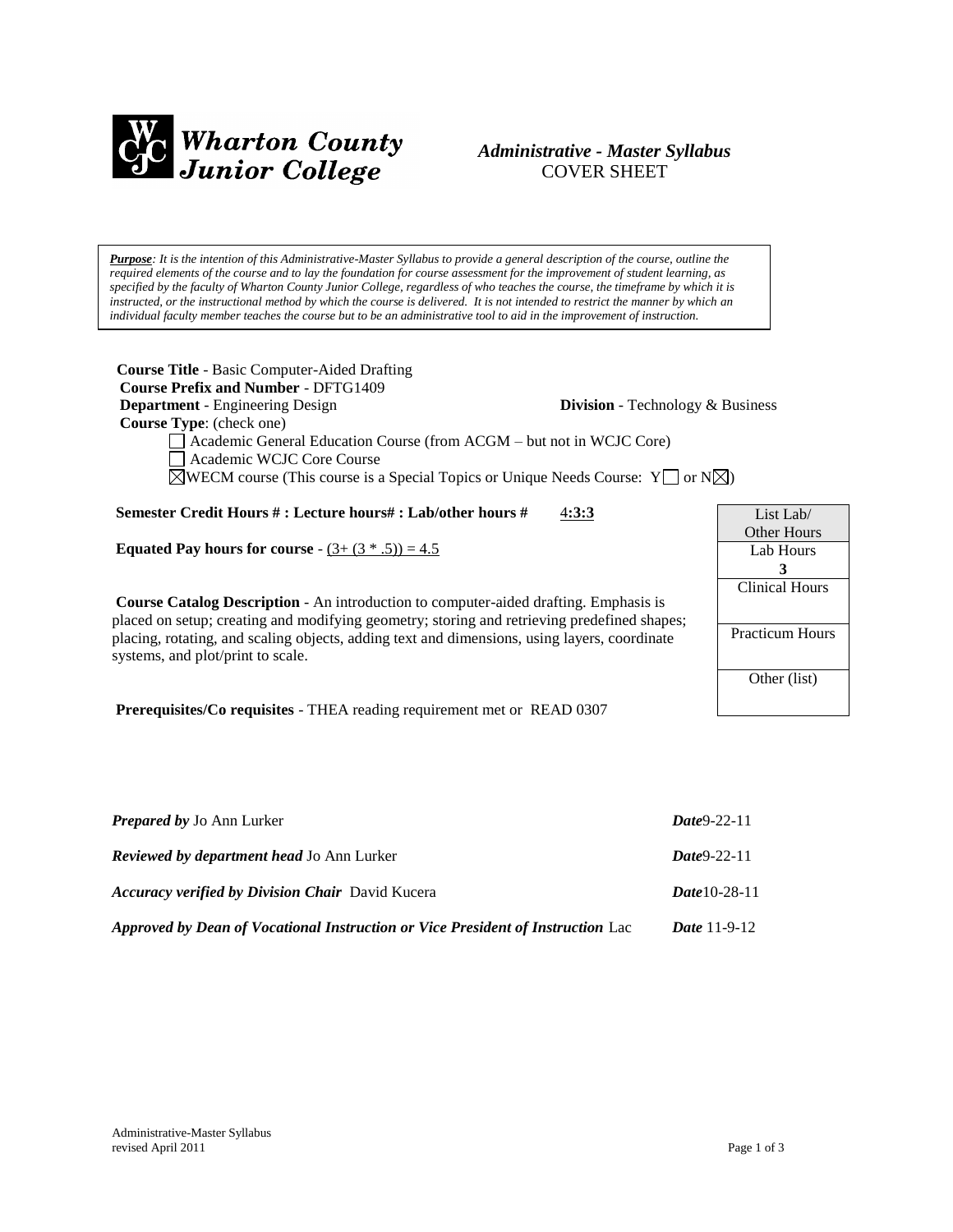

**I. Topical Outline** – Each offering of this course must include the following topics (be sure to include information regarding lab, practicum, clinical or other non-lecture instruction):

Overview of computer work station components Disk architecture and care Coordinate system as it relates to a CAD Workstation Introduction to the system capabilities Drawing "setup" commands Drawing basic entities Editing commands Element selection methods Osnap and Snap commands Positioning filters .X and .Y Zoom & Pan commands Transparent commands Manipulating commands Modify commands Block & Insert commands Dimension commands Inquiry commands Plot command

### **II. Course Learning Outcomes**

| <b>Course Learning Outcome</b>                                                                                                                           | <b>Method of Assessment</b>                                                                                                                                                |
|----------------------------------------------------------------------------------------------------------------------------------------------------------|----------------------------------------------------------------------------------------------------------------------------------------------------------------------------|
| Identify terminology and basic functions used with CAD<br>software; use CAD hardware and software to create, display,<br>and plot/print working drawings | A semester project will be assessed using the departmental<br>rubric.<br>Eighty percent of the students will earn a minimum of 70% of<br>the points defined by the rubric. |

## **III. Required Text(s), Optional Text(s) and/or Materials to be Supplied by Student.**

Required - like AutoCAD Tutor for Engineering Graphics by Alan J. Kalameja; current AutoCAD version

A flash drive is required for archiving data files.

#### **IV. Suggested Course Maximum** - 20

#### **V. List any specific spatial or physical requirements beyond a typical classroom required to teach the course**.

Computer workstations, plotters/printers, data projection system and appropriate software

## **VI. Course Requirements/Grading System – Describe any course specific requirements such as research papers or reading assignments and the generalized grading format for the course**